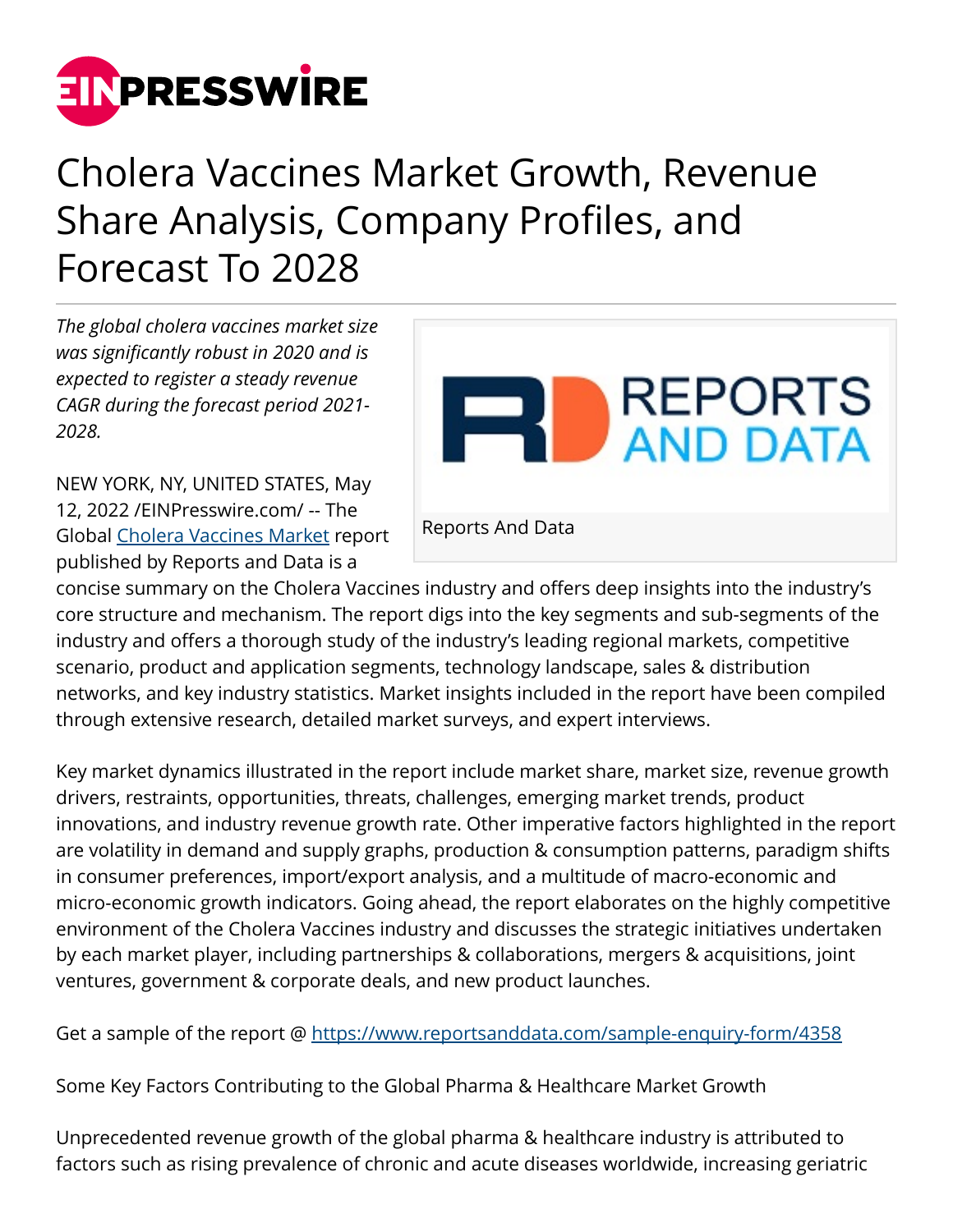population, rising awareness of health & wellness among consumers, and growing demand for more advanced healthcare services. Increasing demand for advanced drugs and therapeutics, growing availability of next-generation diagnostics and treatment options – especially in developing countries like India and China – rise in R&D activities and clinical trials in the pharmaceutical and biotechnology sectors, increasing public and private investments in healthcare research projects, and rising consumer expenditure on healthcare are among the other significant factors contributing to the industry revenue growth.

Top Players in the Global Cholera Vaccines Market:

PaxVax, Inc., Valneva SE, Astellas Pharma Inc., Emergent BioSolutions, Inc., Inc, Sanofi, Eubiologics Co., Ltd., GlaxoSmithKline, Johnson & Johnson Services Inc. (Crucell), and Celldex Therapeutics, Inc., and Merck & Co.

The coronavirus pandemic has had a drastic impact on the global healthcare industry, with rising cases of COVID-19 worldwide, substantially growing hospital admission and readmission rates, and rising demand for telehealth and telemedicine services for remote patient monitoring. Furthermore, rising focus on development of rapid COVID-19 diagnostics such as the RT-PCR test kits, increased government funding for vaccine development, stringent regulatory norms and protocols for COVID-19 safety, and increasing sales of COVID-19 safety equipment, such as N-95 masks, face shields, PPE kits, and hand sanitizers, have driven the global pharma & healthcare industry revenue growth over the recent past.

To know more about the report @ [https://www.reportsanddata.com/report-detail/cholera](https://www.reportsanddata.com/report-detail/cholera-vaccines-market)[vaccines-market](https://www.reportsanddata.com/report-detail/cholera-vaccines-market)

Cholera Vaccines Market Segmentation:

Product Type Outlook (Revenue, USD Billion; 2018-2028)

Dukoral Shanchol Vaxchora Euvichol and Euvichol-Plus **Others** 

End-use Outlook (Revenue, USD Billion; 2018-2028)

Hospitals & clinics Research & Academic Laboratories Pharmaceutical & Biotechnology Companies **Others**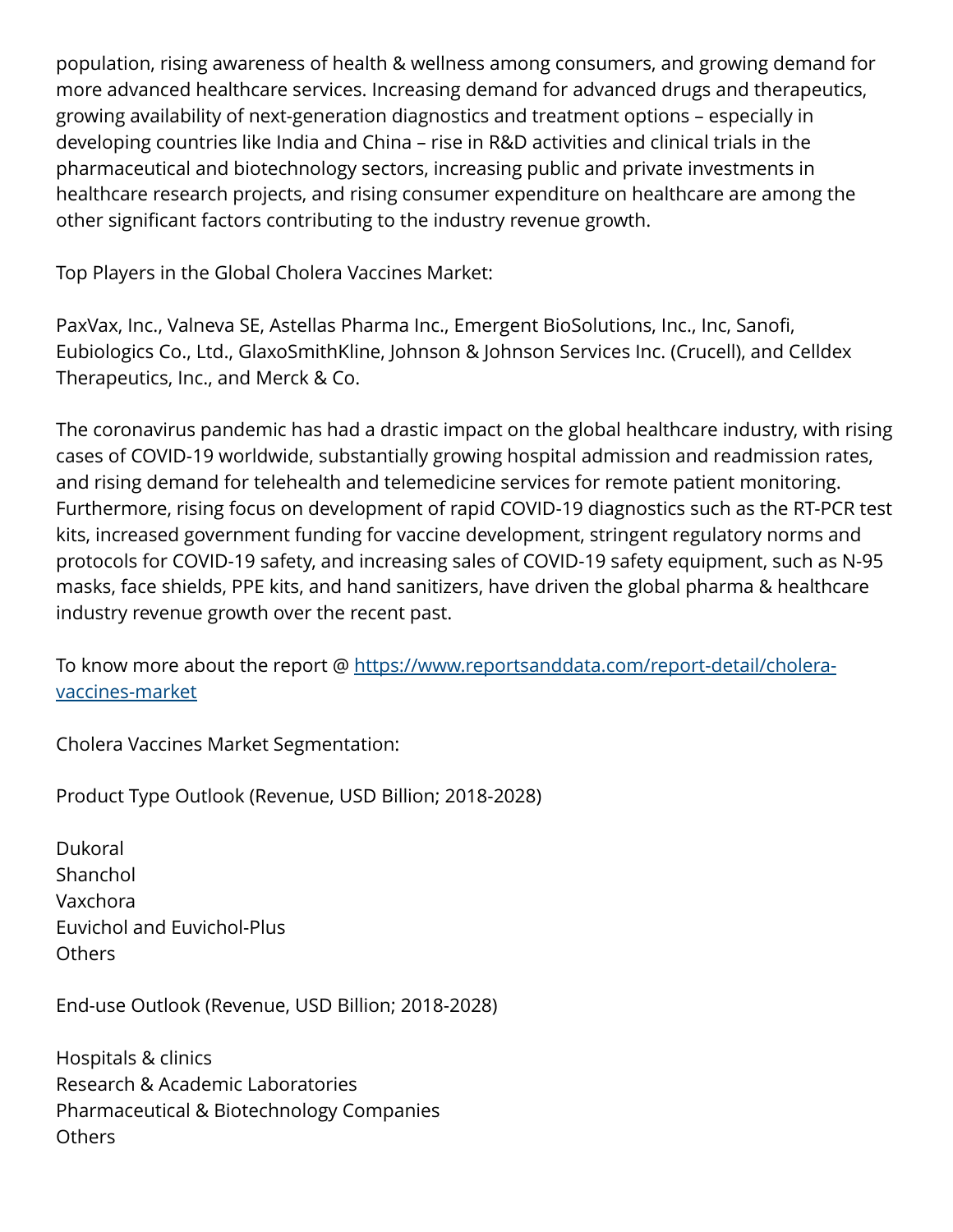North America U.S. Canada Mexico Europe **Germany** U.K. Italy France BENELUX Rest of Europe Asia Pacific China India Japan South Korea Rest of APAC Latin America Brazil Rest of LATAM Middle East & Africa Saudi Arabia A.E. South Africa Rest of MEA

Download Summary @ <https://www.reportsanddata.com/download-summary-form/4358>

Global Cholera Vaccines Market: Table of Contents

Chapter 1. Methodology & Sources

- 1.1. Market Definition
- 1.2. Research Scope
- 1.3. Methodology
- 1.4. Research Sources
	- 1.4.1. Primary Sources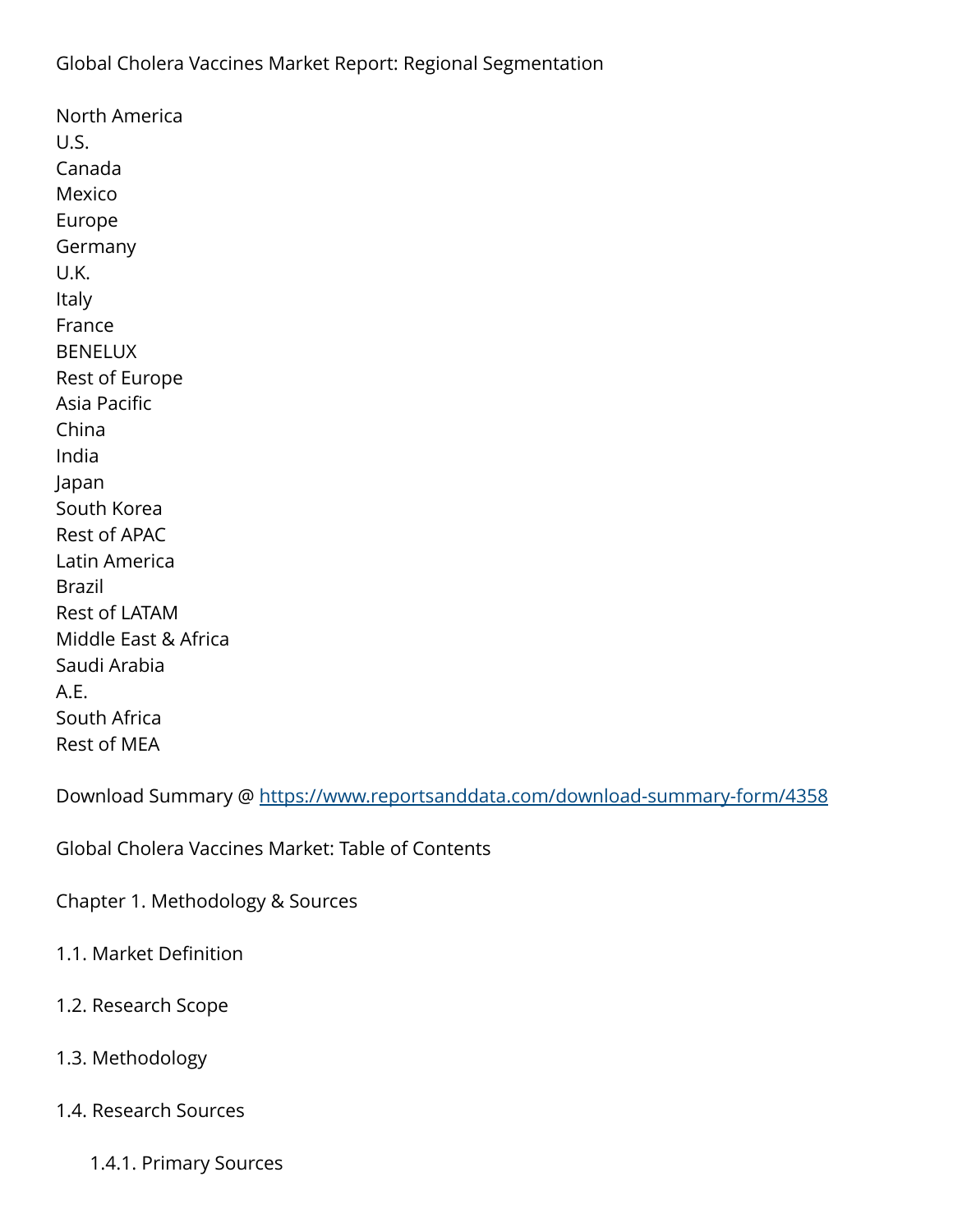- 1.4.2. Secondary Sources
- 1.4.3. Paid Sources
- 1.5. Market Estimation Technique
- Chapter 2. Executive Summary
- Chapter 3. Key Insights
- Chapter 4. Global Pharma & Healthcare Market Segmentation
- 4.1. Global Pharma & Healthcare Market COVID-19 Impact Analysis
- 4.2. Industrial Outlook
	- 4.2.1. Market indicators analysis
	- 4.2.2. Market drivers' analysis
	- 4.2.3. Market restraints analysis
- 4.3. Technological Insights
- 4.4. Porter's Five Forces Analysis
- 4.5. Regulatory Framework
- 4.6. Price trend Analysis
- 4.7. Competitive Metric Space Analysis

Request a customization of the report @ [https://www.reportsanddata.com/request](https://www.reportsanddata.com/request-customization-form/4358)[customization-form/4358](https://www.reportsanddata.com/request-customization-form/4358)

Frequently Asked Questions Answered in the Report:

What is the estimated revenue growth rate of the global Cholera Vaccines market over the forecast period? What are the major factors driving the global market revenue growth? Which are the leading manufacturers and suppliers in the global Cholera Vaccines market? Which regional market is expected to lead in terms of revenue share in the global Cholera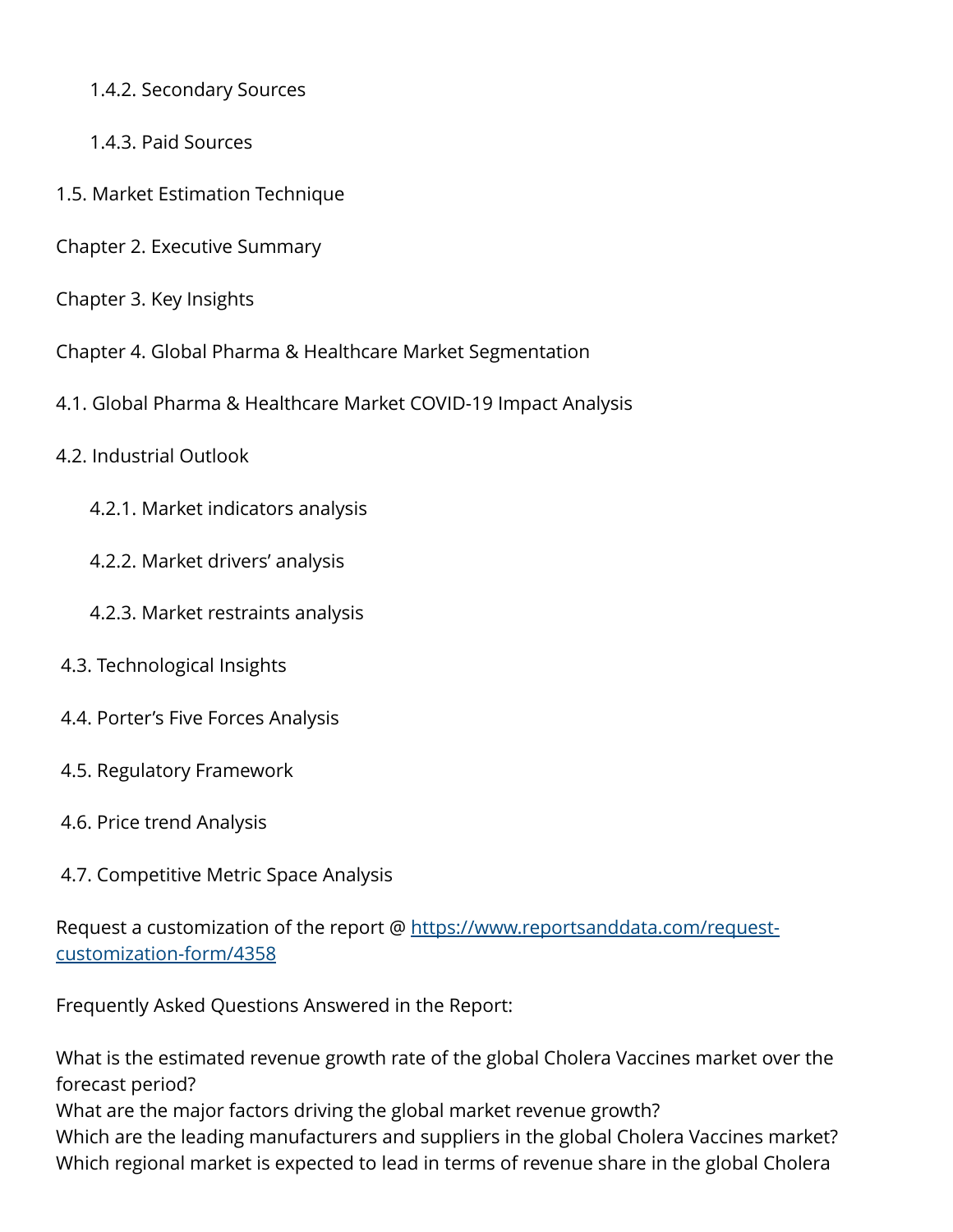Vaccines market over the forecast years? What are the key outcomes of SWOT analysis and Porter's Five Forces analysis of the market?

## About Reports and Data

Reports and Data is a market research and consulting company that provides syndicated research reports, customized research reports, and consulting services. Our solutions purely focus on your purpose to locate, target, and analyze consumer behavior shifts across demographics, across industries, and help clients to make smarter business decisions. We offer market intelligence studies ensuring relevant and fact-based research across multiple industries, including Healthcare, Touch Points, Chemicals, Products, and Energy. We consistently update our research offerings to ensure our clients are aware of the latest trends existent in the market. Reports and Data has a strong base of experienced analysts from varied areas of expertise. Our industry experience and ability to develop a concrete solution to any research problems provides our clients with the ability to secure an edge over their respective competitors.

Read More Related Reports:

Insulin Pens Market @ [https://www.biospace.com/article/insulin-pens-market-size-to-reach-usd-](https://www.biospace.com/article/insulin-pens-market-size-to-reach-usd-46-43-billion-in-2028-reports-and-data/)[46-43-billion-in-2028-reports-and-data/](https://www.biospace.com/article/insulin-pens-market-size-to-reach-usd-46-43-billion-in-2028-reports-and-data/)

Digestive Enzymes Market @ [https://www.biospace.com/article/digestive-enzymes-market-size](https://www.biospace.com/article/digestive-enzymes-market-size-to-reach-usd-1-391-8-million-in-2028-reports-and-data/)[to-reach-usd-1-391-8-million-in-2028-reports-and-data/](https://www.biospace.com/article/digestive-enzymes-market-size-to-reach-usd-1-391-8-million-in-2028-reports-and-data/)

Cerebrospinal Fluid (CSF) Management Market @ [https://www.biospace.com/article/cerebrospinal-fluid-csf-management-market-size-to-reach](https://www.biospace.com/article/cerebrospinal-fluid-csf-management-market-size-to-reach-usd-2-3-billion-in-2028-reports-and-data/)[usd-2-3-billion-in-2028-reports-and-data/](https://www.biospace.com/article/cerebrospinal-fluid-csf-management-market-size-to-reach-usd-2-3-billion-in-2028-reports-and-data/)

Sterilization Equipment Market @ [https://www.biospace.com/article/sterilization-equipment](https://www.biospace.com/article/sterilization-equipment-market-to-reach-usd-15-211-6-million-by-2028-noted-reports-and-data/)[market-to-reach-usd-15-211-6-million-by-2028-noted-reports-and-data/](https://www.biospace.com/article/sterilization-equipment-market-to-reach-usd-15-211-6-million-by-2028-noted-reports-and-data/)

Antinuclear Antibody Test Market @ [https://www.biospace.com/article/antinuclear-antibody-test](https://www.biospace.com/article/antinuclear-antibody-test-market-size-to-reach-usd-3-44-billion-in-2028-says-reports-and-data/)[market-size-to-reach-usd-3-44-billion-in-2028-says-reports-and-data/](https://www.biospace.com/article/antinuclear-antibody-test-market-size-to-reach-usd-3-44-billion-in-2028-says-reports-and-data/)

Neglected Tropical Diseases Diagnosis Market @ [https://www.biospace.com/article/neglected](https://www.biospace.com/article/neglected-tropical-diseases-diagnosis-market-to-reach-usd-8-63-billion-in-2028-noted-reports-and-data/)[tropical-diseases-diagnosis-market-to-reach-usd-8-63-billion-in-2028-noted-reports-and-data/](https://www.biospace.com/article/neglected-tropical-diseases-diagnosis-market-to-reach-usd-8-63-billion-in-2028-noted-reports-and-data/)

Tushar Rajput Reports and Data +18008193052 ext. [email us here](http://www.einpresswire.com/contact_author/3482596) Visit us on social media: [Facebook](https://www.facebook.com/reportsanddata)